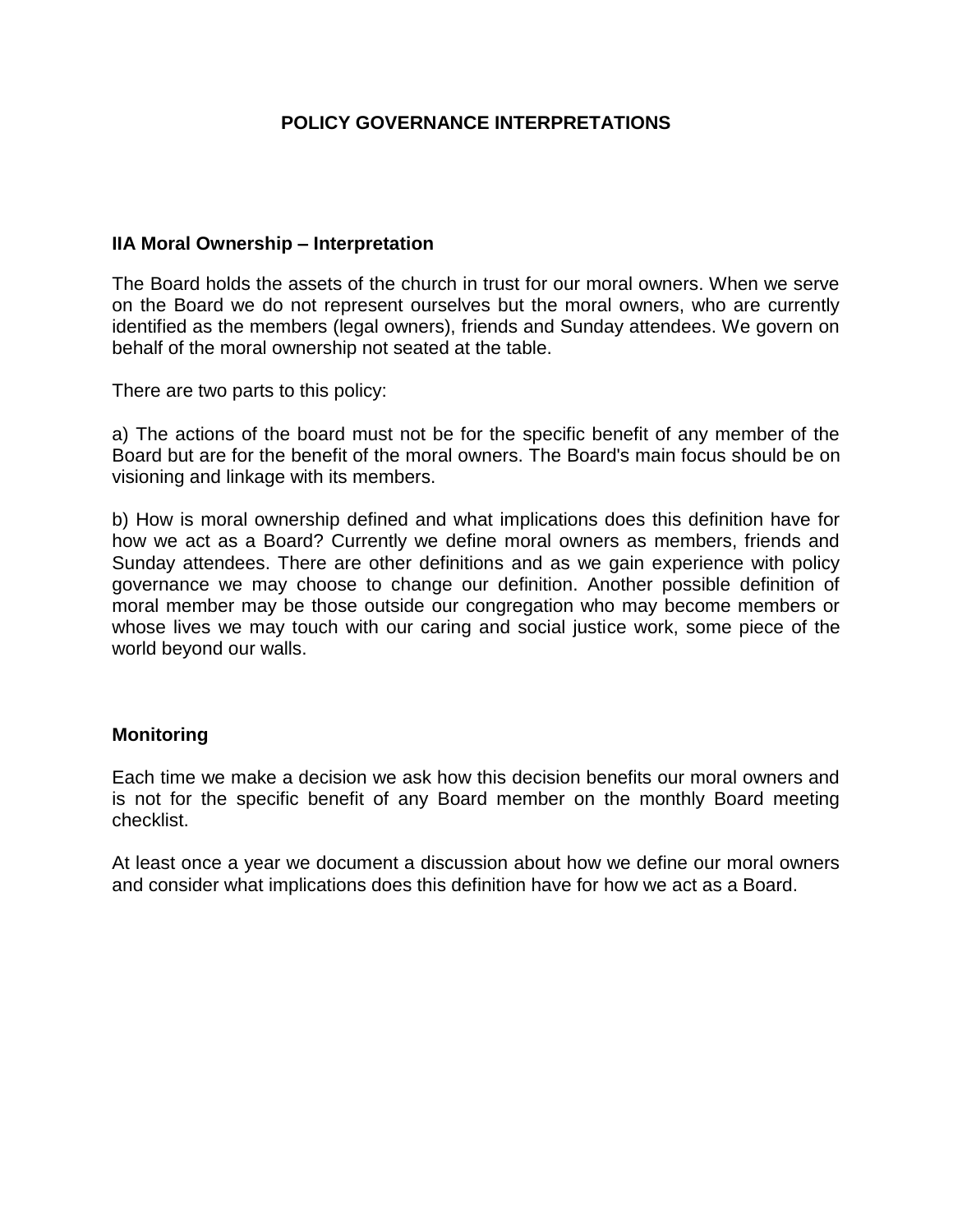### **IIB Governing Style Interpretation and Monitoring**

The Board's main role is as a visioning body, attempting to discern what direction the congregation needs to be moving in and what changes membership in UUCM can makes in people's lives. Its second role is , through its written policy governance manual, to monitor church operation and accomplishment of identified ends while staying within identified limits.

To do this the Board members will attend and be prepared for each board meeting. Discussions will be respectful of individual expertise while encouraging diverse ideas, transparent and supportive of the decisions reached. IN order to do the work of visioning, Board meetings will focus on the long term outcomes and purpose, the change to be accomplished – rather than the narrower programming details. There will be a clear understanding of what is the Board's and what is the minister's role. Because the Board must be responsive to its moral and legal owners there will be regular and meaningful communication between the two.

### **Monitoring**

There will be a yearly congregational survey addressing:

- 1. Board leadership abilities and its focus on vision and long term effects and accountability to the moral owners.
- 2. The presence of written policies and actions that direct, control and inspire the organization.
- 3. Clearly set forth ends to be accomplished and means to be avoided.
- 4. Governance in a competent, conscientious and effective manner where the Board has spoken with one voice and Board members have supported all approved actions.

The Board will also monitor its behavior for compliance with a checklist at the end of each Board meeting and a yearly checklist.

*(Approved December 2014)*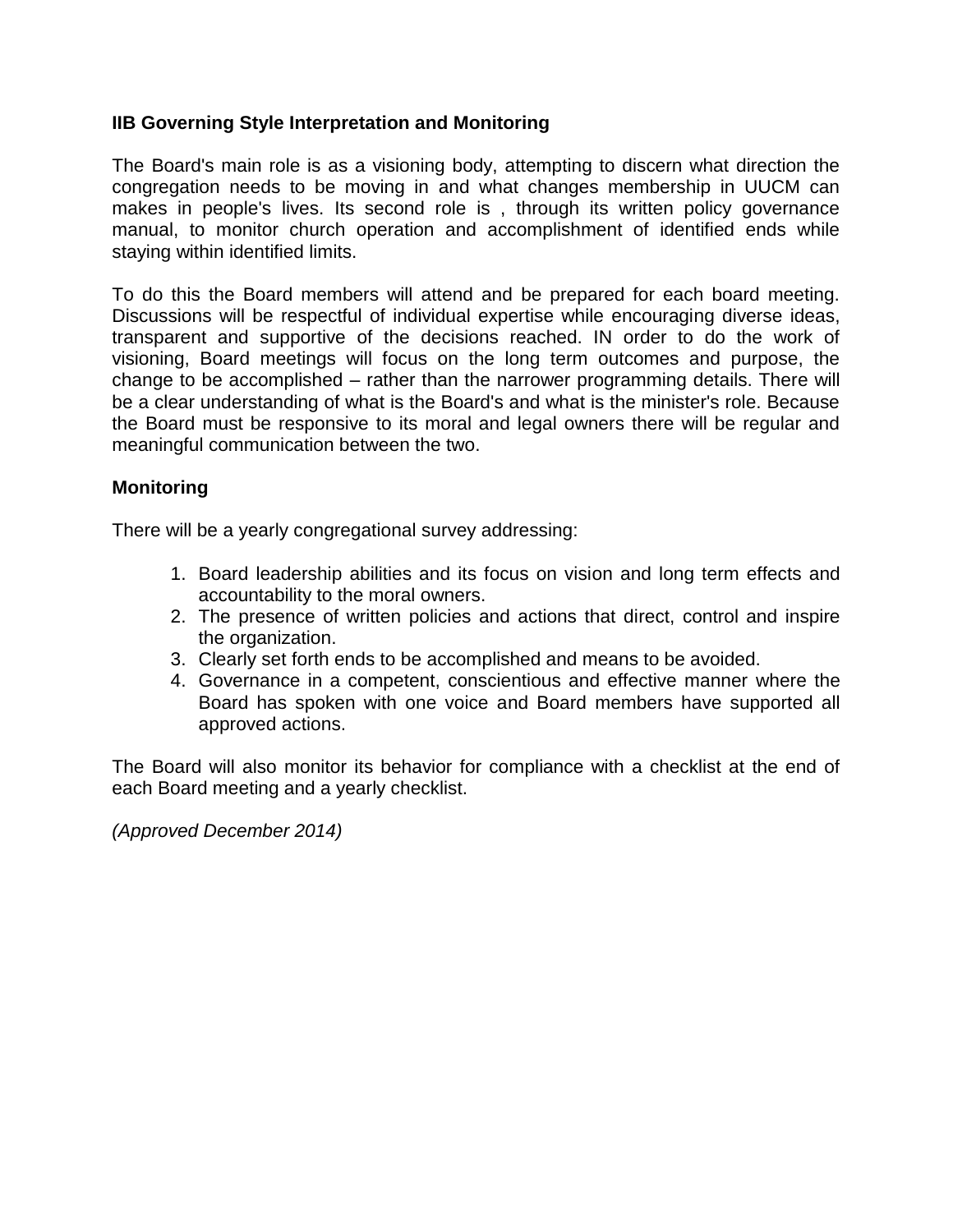## **IIC Board Job Description Interpretation and Monitoring**

The job of the Board can be broken down into two categories:

- 1. Visioning discerning the mission of the church and eliciting the moral owners' ideas on visioning to regularly articulate the ends, and
- 2. Monitoring making sure the organization is doing what it has been tasked to do via the ends statements without doing anything it shouldn't be doing.

Linkage means deliberate efforts to communicate among the Board, the Owners, Members, friends, and Sunday attendees. Linkage, as the mechanism for discerning Mission and Vision at a higher level, is a relatively new activity for the Board and we are looking into how this is best done. Examples of linkage include discussions with members around the topic of inspiration, conducting the Congregational Survey and discussing the results with Members, and Board member-sponsored Circle Suppers. The Board will continue to explore other opportunities for linkage. Board members are expected to participate in multiple church activities to enhance opportunities for linkage.. The board will be forming a subcommittee to further explore

linkage and visioning and how the board engages the congregation in this activity.

# **Monitoring**

- 1. The Board will be able to document, at least 4 times a year, its efforts to engage in conversation with the congregation regarding mission, vision and ends.
- 2. Yearly, the Board will review ends for consistency with mission and values and revise when necessary as a result of feedback from the moral owners.
- 3. The board has devised a monthly and yearly checklist for Board behavior.
- 4. The Board will be creating a monitoring devise for Board-executive relations and a yearly congregational survey (see this year's results on the "Documents" page of the website.).
- 5. The board reviews monthly minister and finance reports and has a schedule for monitoring all other aspects of congregational operation covered by the policy manual, including financial planning, financial condition, compensation and benefits, asset protection, emergency succession, core values, ends, policies and strategic outcomes. As all policies have not been interpreted by the minister, methods for monitoring will change as needed.
- 6. The Board communicates monthly with the congregation through its article in the Expression.
- 7. That Board members will note their monthly linkage activities on the Board monitoring checklist.

*(Amended October 2015)*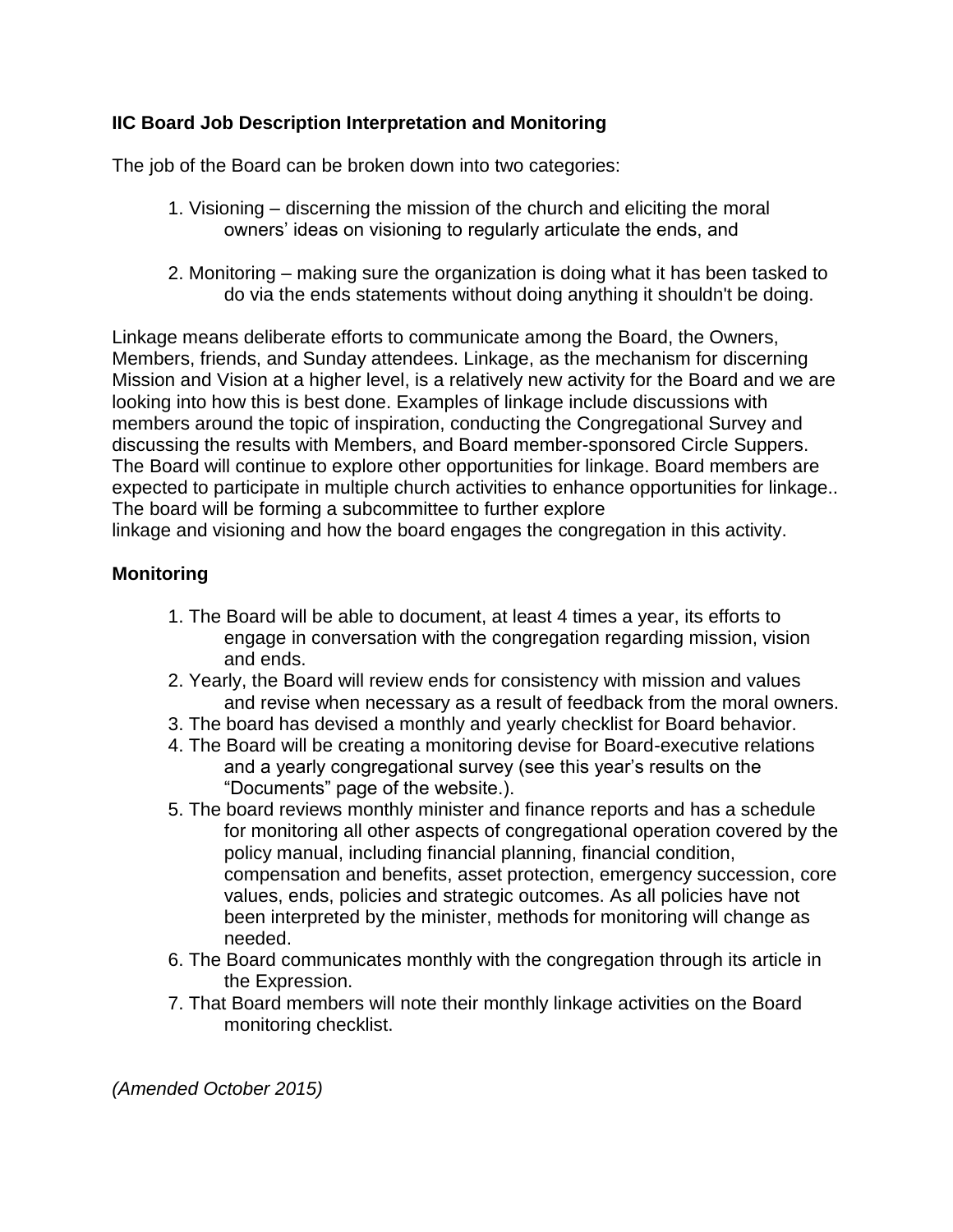## **IID President and Vice President Job Description**

### **Interpretation and Monitoring**

This section covers additional expectations and limits for the Board president and vice president.

- 1. The president is responsible for preparing the agenda and seeing that Board members receive needed documents in a timely fashion.
- 2. The president runs the meeting in a timely, fair, orderly and thorough manner in compliance with all relevant aspects of the policy manual.
- 3. The president sees that the Board acts in accordance with its own rules and norms.
- 4. The president has no authority to make individual decisions about policies, nor can s/he supervise or direct the minister.
- 5. The president can represent the Board regarding only Board stated positions, can spend budgeted Board funds, can sign contracts and checks; and can call, set the agenda for and run the yearly congregational meeting.
- 6. The president calls, sets the agenda for and runs the yearly congregational meeting.

The vice-president acts similarly in the president's absence and is also responsible for monitoring the Board's performance.

#### **Monitoring**

There will be a record of a monthly Board agenda prepared by the president.

There will be monthly checklists at the end each Board meeting and a yearly checklist filled out by the Board and minister monitoring the president's behavior, collected and reported on by the vice-president.

There will be a yearly congregational survey eliciting member feedback on Board performance.

*(Approved January 2015)*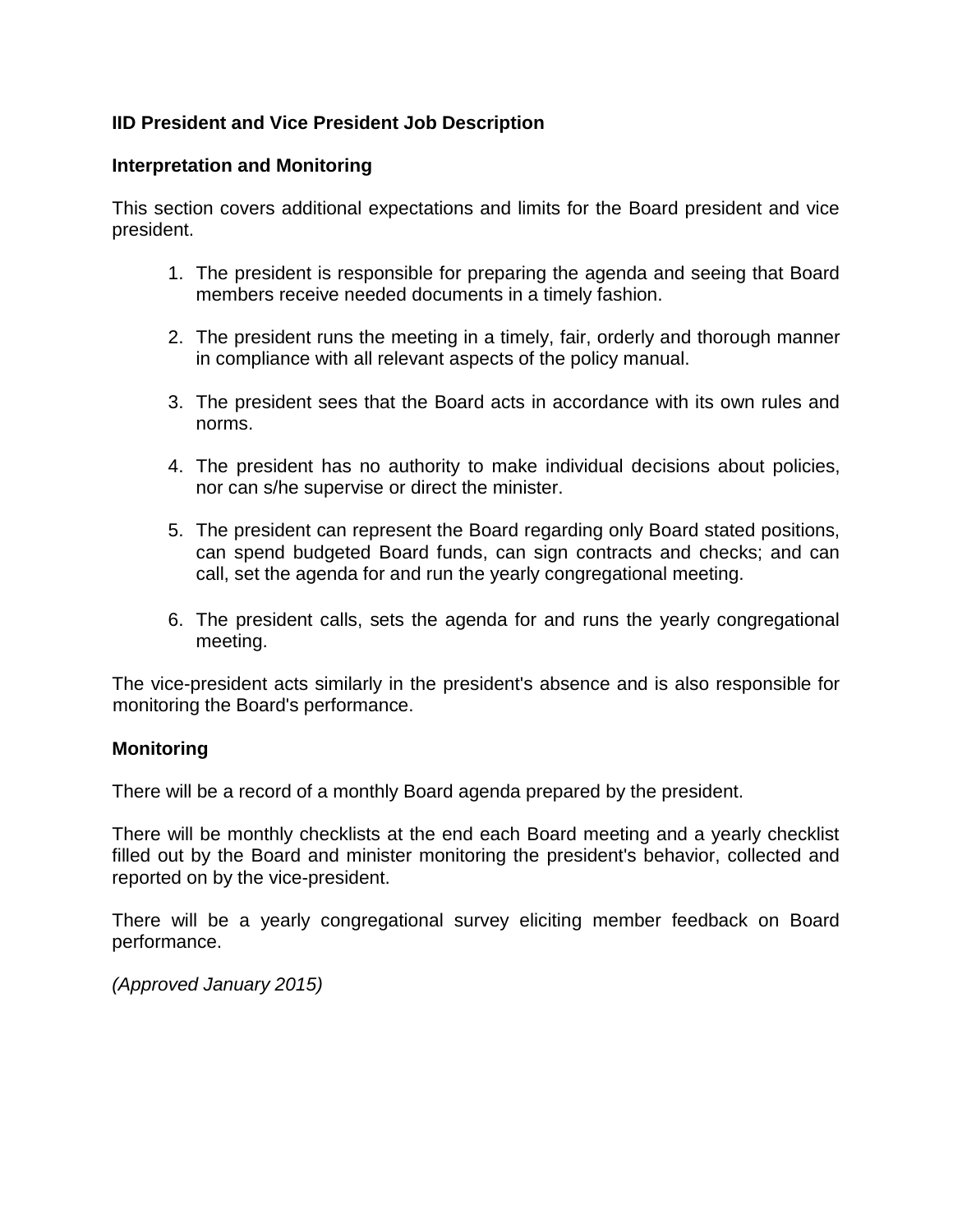## **IIE Board Code of Conduct**

### **Interpretation**

This policy calls board members to act in an ethical, business-like and lawful manner. The Board's only concern is the interest of the moral owners – not the interests of the staff, themselves or other interest groups. There should be no conflict of interest re financial doings – no personal business deals with any church staff or the congregation unless openly decided on by the Board. The decision of the Board, if it intends to do business with an individual Board member, is made without that member's input, deliberation or vote.

- 1. Board members are not allowed to get jobs within UUCM for themselves, family or close associates. The member must resign from the board if employment is sought.
- 2. Board members must disclose involvement with other organizations, vendors, etc. that might produce a conflict of interest.
- 3. Board members may not try to use individual authority over any aspect of the organization – unless authorized by the Board. Trustees have no authority over any staff.
- 4. Any contact with the press or the public must only be to repeat explicitly stated Board decisions.
- 5. Any decision to put a Board member on an operational committee is a Board decision. The role of a Board member on an operational committee must be consistent with Board duties such as monitoring, visioning, etc. Board members must in all respects take care not to undermine the Executive. An operational committee is a committee formed by the Minister as CEO, and is used by the Minister to formulate and implement the means to achieve the Ends for which the Minister is accountable to the Board.
- 6. Trustees may not judge the Executive's performance, except through the formal evaluation process against explicit Board policies.
- 7. Once a Board decision is made trustees must support it as decided, whether they agreed with it or not.

## **Monitoring**

At the beginning of each new Board year all Board members will be asked to sign a note indicating they are familiar with the code of conduct, and there will be a written report based on the yearly board evaluation attesting to compliance.

*(Approved May 2015)*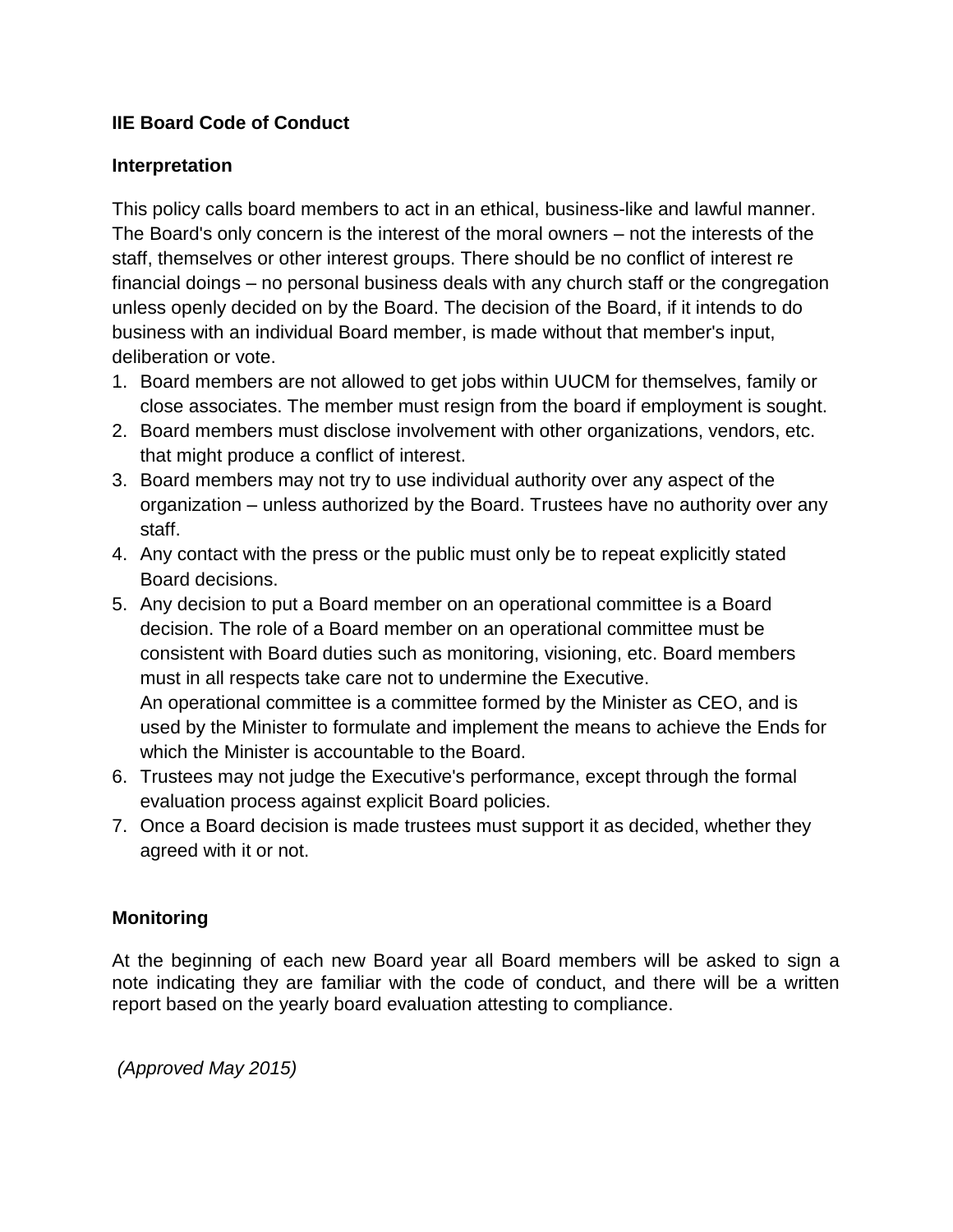### **IIF Board Covenant**

#### **Interpretation**

This policy calls Board members to participate at Board meetings fully and honestly, acting in the interest of the church and not a personal agenda. It covers how the Board will work together for the good of the congregation, respecting each other's differences, yet listening to each other with an open mind, communicating respectfully and assuming the other's best intentions. While the details of ongoing discussions may be kept in confidence until a final decision is reached, there will be regular communication with the congregation about the process.

#### **Monitoring**

Questions will be added to the monthly checklist completed at the end of each board meeting with a final written report at year's end. Questions added:

Did Board members communicate

**\_\_\_\_** fully and honestly

\_\_\_\_\_ respectfully

\_\_\_\_\_ listen deeply

**\_\_\_\_\_** assume best intentions

**EXECT** be confidential and open as appropriate with the congregation

*(Approved February 2015)*